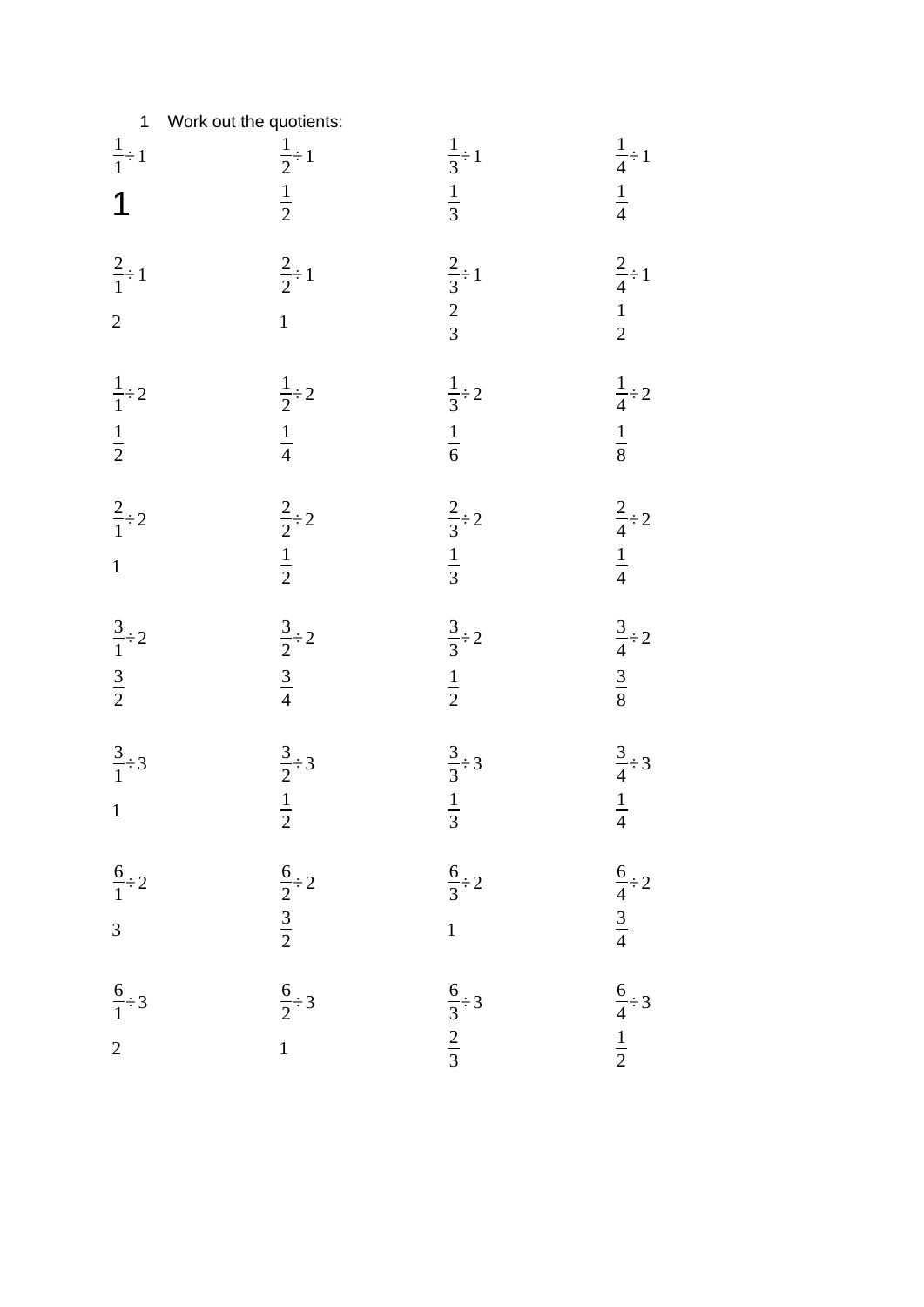| $1 \div \frac{1}{1}$ | $1\div\frac{1}{2}$   | $1 \div \frac{1}{3}$ | $1 \div \frac{1}{4}$ |
|----------------------|----------------------|----------------------|----------------------|
| 1                    | $\overline{2}$       | 3                    | $\overline{4}$       |
| $1 \div \frac{2}{1}$ | $1 \div \frac{2}{2}$ | $1 \div \frac{2}{3}$ | $1 \div \frac{2}{4}$ |
| $rac{1}{2}$          | $\mathbf{1}$         | $rac{3}{2}$          | $\overline{2}$       |
| $1\div\frac{3}{1}$   | $1\div\frac{3}{2}$   | $1 \div \frac{3}{3}$ | $1 \div \frac{3}{4}$ |
| $rac{1}{3}$          | $rac{2}{3}$          | $\mathbf{1}$         | $\frac{4}{3}$        |
| $1 \div \frac{4}{1}$ | $1 \div \frac{4}{2}$ | $1 \div \frac{4}{3}$ | $1 \div \frac{4}{4}$ |
| $rac{1}{4}$          | $\frac{1}{2}$        | $\frac{3}{4}$        | $\overline{1}$       |
| $2 \div \frac{1}{1}$ | $2 \div \frac{1}{2}$ | $2 \div \frac{1}{3}$ | $2 \div \frac{1}{4}$ |
| $\overline{2}$       | $\overline{4}$       | 6                    | 8                    |
| $2 \div \frac{2}{1}$ | $2 \div \frac{2}{2}$ | $2 \div \frac{2}{3}$ | $2 \div \frac{2}{4}$ |
| $1\overline{1}$      | $\overline{2}$       | 3                    | $\overline{4}$       |
| $2 \div \frac{3}{1}$ | $2 \div \frac{3}{2}$ | $2 \div \frac{3}{3}$ | $2 \div \frac{3}{4}$ |
| $rac{2}{3}$          | $\frac{4}{3}$        | $\overline{2}$       | $\frac{8}{3}$        |
| $2 \div \frac{4}{1}$ | $2 \div \frac{4}{2}$ | $2 \div \frac{4}{3}$ | $2 \div \frac{4}{4}$ |
| $\frac{1}{2}$        | $\mathbf{1}$         | $rac{3}{2}$          | $\overline{c}$       |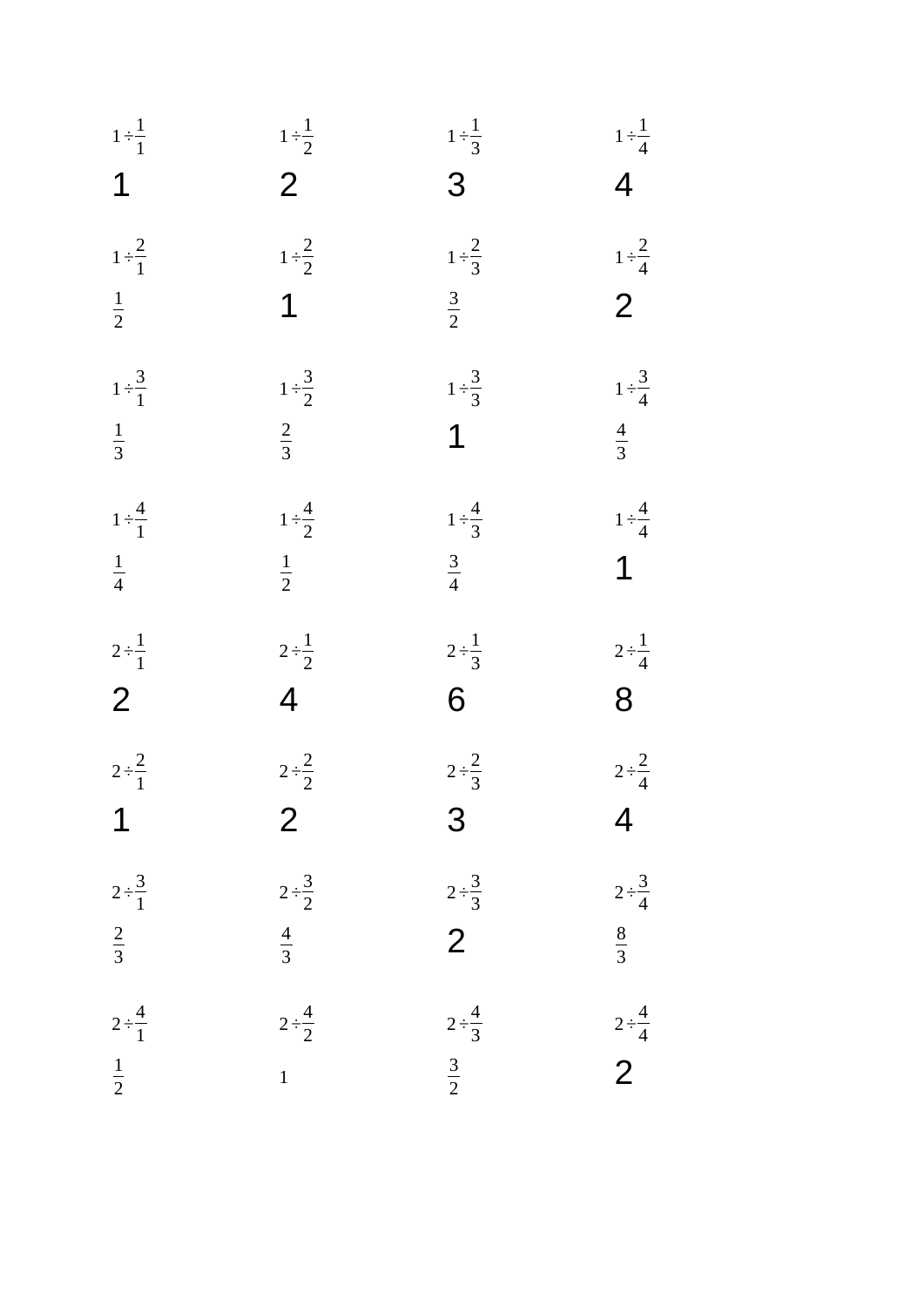| $\frac{1}{1} \div \frac{1}{1}$ $\frac{1}{1} \div \frac{1}{2}$ $\frac{1}{1} \div \frac{1}{3}$<br>$\frac{1}{1} \div \frac{1}{4}$<br>$\overline{3}$<br>4 | $rac{1}{1} \div \frac{2}{4}$<br>$rac{3}{2}$<br>$\overline{2}$                   | $\frac{1}{1} \div \frac{3}{4}$<br>$\frac{4}{3}$<br>$\overline{1}$            | $rac{1}{1} \div \frac{4}{4}$<br>$rac{4}{3}$<br>$\mathbf{1}$                  | $rac{1}{2} \div \frac{1}{4}$<br>$rac{3}{2}$<br>$\overline{2}$                   | $\frac{1}{2} \div \frac{2}{4}$<br>$\frac{3}{4}$<br>$\mathbf{1}$ |                                                 | $rac{1}{2} \div \frac{3}{4}$<br>$\frac{1}{2}$<br>$rac{2}{3}$ |
|-------------------------------------------------------------------------------------------------------------------------------------------------------|---------------------------------------------------------------------------------|------------------------------------------------------------------------------|------------------------------------------------------------------------------|---------------------------------------------------------------------------------|-----------------------------------------------------------------|-------------------------------------------------|--------------------------------------------------------------|
|                                                                                                                                                       |                                                                                 |                                                                              |                                                                              |                                                                                 |                                                                 |                                                 |                                                              |
|                                                                                                                                                       |                                                                                 |                                                                              |                                                                              |                                                                                 |                                                                 | $rac{1}{2} \div \frac{2}{3}$                    | $rac{1}{2} \div \frac{3}{3}$                                 |
|                                                                                                                                                       | $\frac{1}{1} \div \frac{2}{2}$ $\frac{1}{1} \div \frac{2}{3}$<br>$\overline{1}$ | $\frac{1}{1} \div \frac{3}{2}$ $\frac{1}{1} \div \frac{3}{3}$<br>$rac{2}{3}$ | $\frac{1}{1} \div \frac{4}{2}$ $\frac{1}{1} \div \frac{4}{3}$<br>$rac{1}{2}$ | $\frac{1}{2} \div \frac{1}{2}$ $\frac{1}{2} \div \frac{1}{3}$<br>$\overline{1}$ |                                                                 | $rac{1}{2} \div \frac{2}{2}$<br>$\frac{1}{2}$   | $rac{1}{2} \div \frac{3}{2}$<br>$rac{1}{3}$                  |
|                                                                                                                                                       | $\frac{1}{1} \div \frac{2}{1}$<br>$\frac{1}{2}$                                 | $\frac{1}{1} \div \frac{3}{1}$<br>$\frac{1}{3}$                              | $\frac{1}{1} \div \frac{4}{1}$<br>$\frac{1}{4}$                              | $\frac{1}{2} \div \frac{1}{1}$<br>$\frac{1}{2}$                                 |                                                                 | $\frac{1}{2} \div \frac{2}{1}$<br>$\frac{1}{4}$ | $\frac{1}{2} \div \frac{3}{1}$<br>$\frac{1}{6}$              |